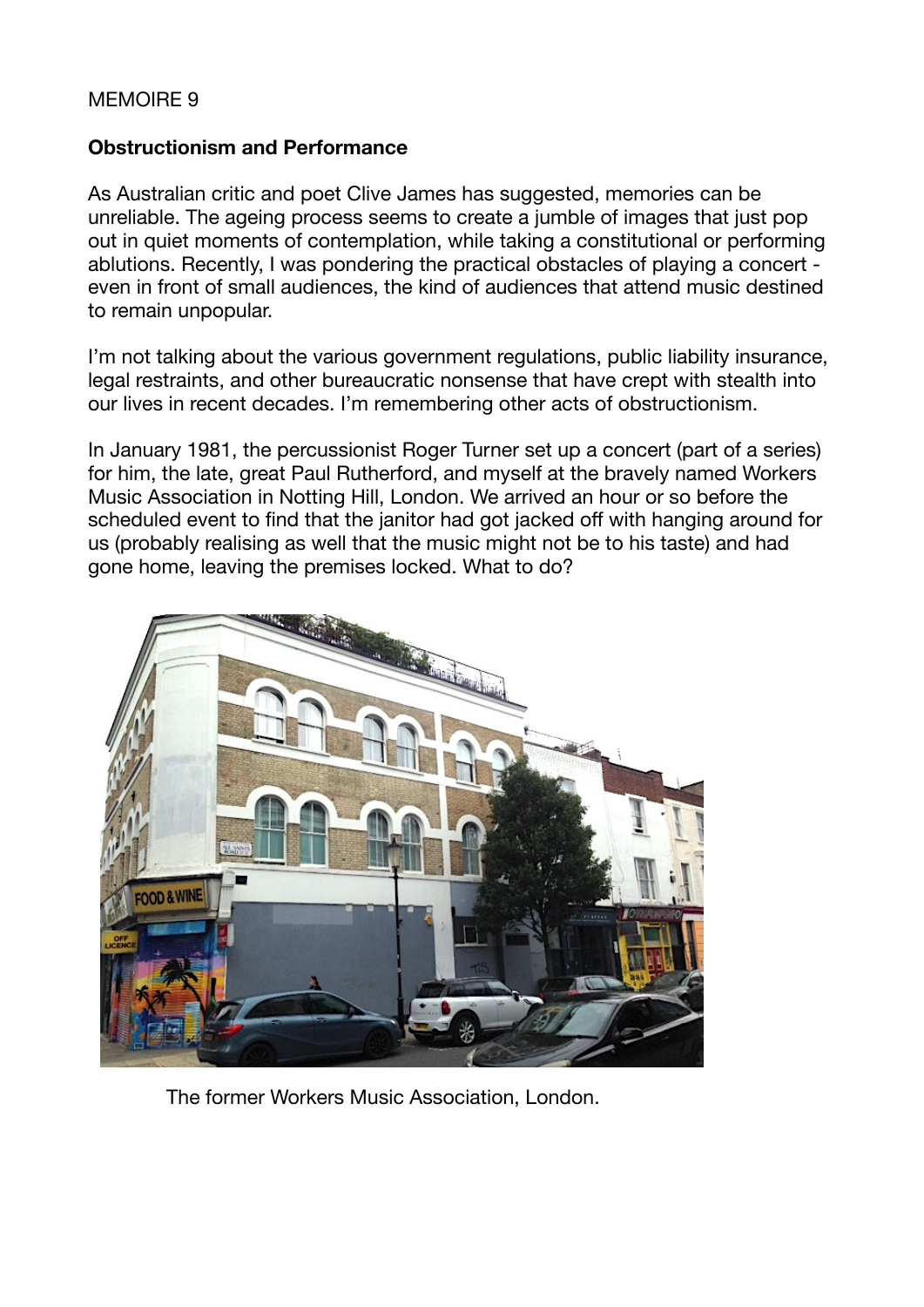I've written Roger to confirm that what I recall actually happened. I spotted an open window above a drainpipe and gamely climbed up and started to crawl through the window to find out that I was half stuck about 3 meters above an open toilet. The thought of ending up in the toilet before getting to play a note of music did enter my mind. Somehow, I managed to get most of me through the window and was now upside down facing the bowl. With an elastic grace that is no longer part of my anatomy, I headed south and then quickly flipped my body - adjusting to a northerly upright posture just in time to avoid a watery fate. I then headed to the front door, and with a victorious sweep of the arm, opened it to let in the musicians and audience of maybe ten punters.

Roger writes: 'I've just sent a couple of photos of the building. Of course, it's changed a lot …there used to be a flat roof area between the building and the one next to it ...you'd go up the stairs from the street, across the flat roof area and then through the door to the WMA itself. So you can't see evidence of the toilet window you crawled through to get in, as it's all been transformed into a large notting hill desirable residence for a white millionaire no doubt …we still live in a housing coop round the corner.'

The centre of Sydney in the 1970s and 1980s was a very different beast to today's real estate obscenity. I had a choice of over a dozen welcoming venues where I could put on improvised music - for free. An incomplete list would have included the ICA (Central Street opposite Hoyts entertainment on George Street), Betty Kelly's Sculpture Centre, Old Marist Brothers School, Art Industry Empire, Frank Watters Gallery, Darlington School, Cell Block Theatre, the old Performance Space (Cleveland Street), Stephen Mori Gallery, ICE run by Ian Hartley (founder of Yellow House, Ice, Spurt magazine documenting Sydney's punk and new wave scenes), the exquisite (Walter Burley Griffin-designed) Paris Theatre (pulled down by real estate vandals in 1981 and replaced with an architecturally challenged block of luxury appartments). Jazz venues such as the Basement, The Pinball Wiz, and Jenny's Wine Bar also tolerated experimental music from time to time. Exiles Bookshop was a favourite. A number of street events were mounted from there including a confrontational Taylor Square performance (conducting the traffic conducting the musicians), and an amplified solo violin rooftop concert in which I set up some fifty chairs in the dividing strip (no longer there) and opposite on the Oxford Street pavement. The concert went for an hour, the audience took their places, the police were never called, no one complained, a car skidded to a halt (you can hear it on the recording) to avoid a random pedestrian, and after this brief sonic intervention, life continued.

Not all musical activities were greeted with such candour. One sweaty summer night in the performance room above the bookshop, I was midway wheeling a mobile sonic device around the room when a fire cracker was thrown through the open window and landed with a colossal bang (amplified by the room's very lively acoustics) at my feet. Blood drained from the faces of the audience but somehow it seemed, as Moondog would have put it, 'strangely strange but oddly normal', so after a stunned pause, I continued my wheeling.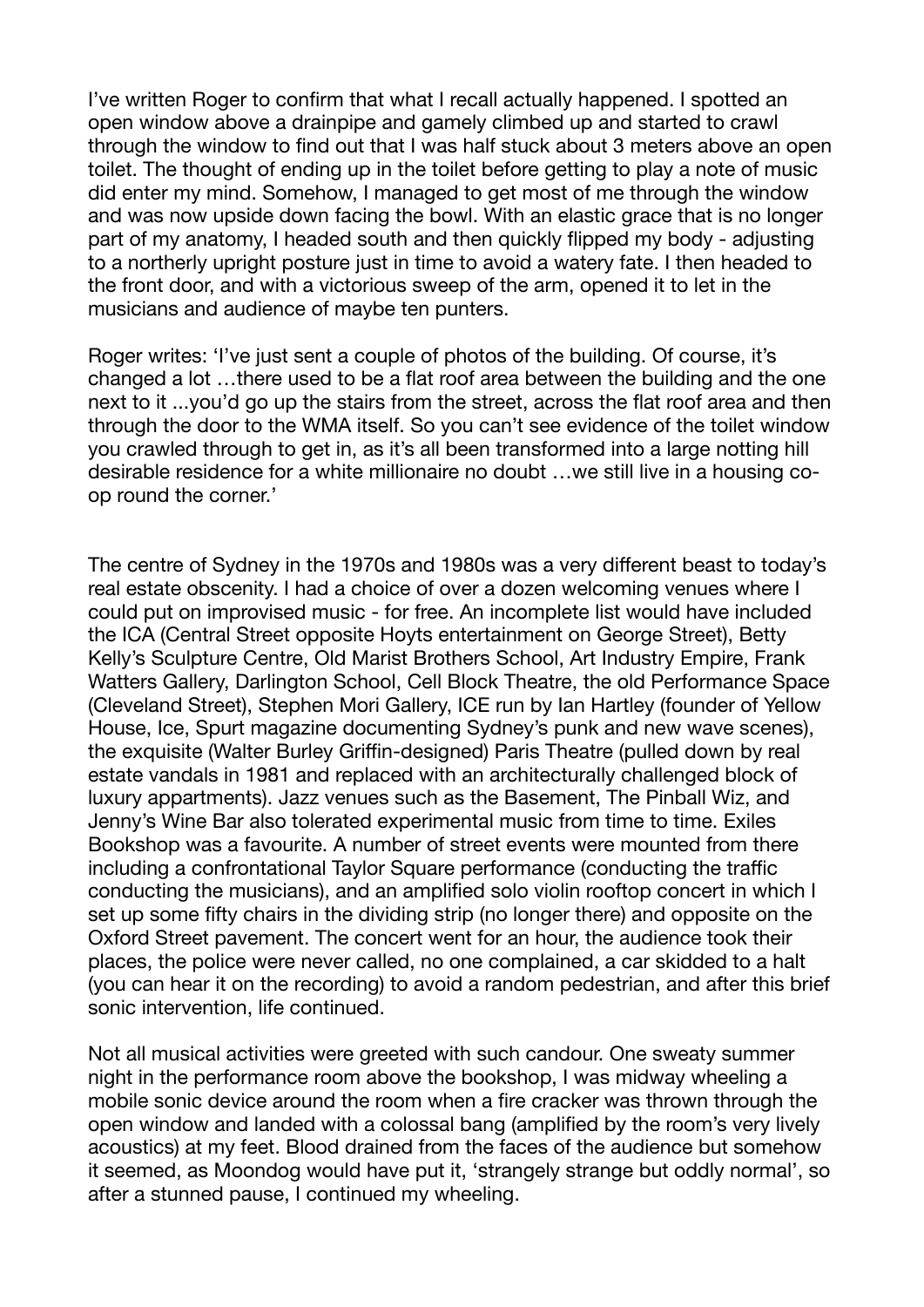As it happened, the director of Festival d'Automne was in the audience searching for representatives of Australia's avant garde to represent the country in Paris later that year (1983). After the concert was over, she came up to me and announced that this was 'perfect' for the Pompidou Centre. I'm not sure if I she thought the explosion was a contrived part of the performance or not.

And so there we were at 'Beaubourg' (The Pompidou) - Martin Wesley-Smith and myself were waiting in the wings for the International premiere of our collaborative 'Tango' project for Fairlight CMI and violin. Seconds to go. Nervous? Yes. Without warning or explanation some twenty stern looking men pushed us aside and marched onto the stage where they stood menacingly while the presumed leader rendered a speech to the audience. They stood there about fifteen minutes before marching off, pushing us aside again as if we didn't exist. I guess in the scheme of things, we didn't. The members of the union declared that they would go on strike unless management responded to their demands, a list so long (my school boy French gave up after the first volley) that I assumed the management would also capitulate rather than having to listen to all that. With tentative steps we took to the stage, even more nervous about what the republic might have in store for us.

Taking on a French trade union may be considered an unequal joust but competing (on the other side of capitalism) with an American bank constitutes an even more unequal endeavour. It's 1985 and The Festival New Music America has invited me to play in Houston, Texas - sponsored by a bank. Despite the question of why would any bank have anything to do with improvised music, I was assured by the organisers that they had scored an awesome venue for my ten-hour marathon. (I would love to have heard the negotiations).They said it was the biggest bank foyer in town and something of an architectural wonder. It was huge; a gaudy cathedral to commerce plastered with ornate ostentation. I've tried to track down the name of the actual bank but, it all being pre-internet, I haven't been able to come up with the program details of the festival. According to my Google search, however, it would have to have been the JP Morgan Chase building.

And so I started my long form concert at 7 am. Even at low volume level the rampant acoustics made my sound unavoidable, and I was already playing full tilt when the unfortunate employees arrived for work with looks of WTF on their faces …some put fingers in their ears. No one lingered in the foyer.

Being America, I had asked for a television to aid my concentration throughout the ten hours of music. The bank had also gratefully provided a large sign that read something like 'The Bank of blah blah blah proudly presents, in association with New Music America, Jon Rose', in front of which I was performing. It looked like a prop from the TV series *Dynasty*: a white board with fancy gold italic script and border.

As the morning progressed the occasional group of high school visitors were shown around. Suitably bored by a tour of this monument to high finance, they plonked themselves down in the twenty or so chairs (generously provided for an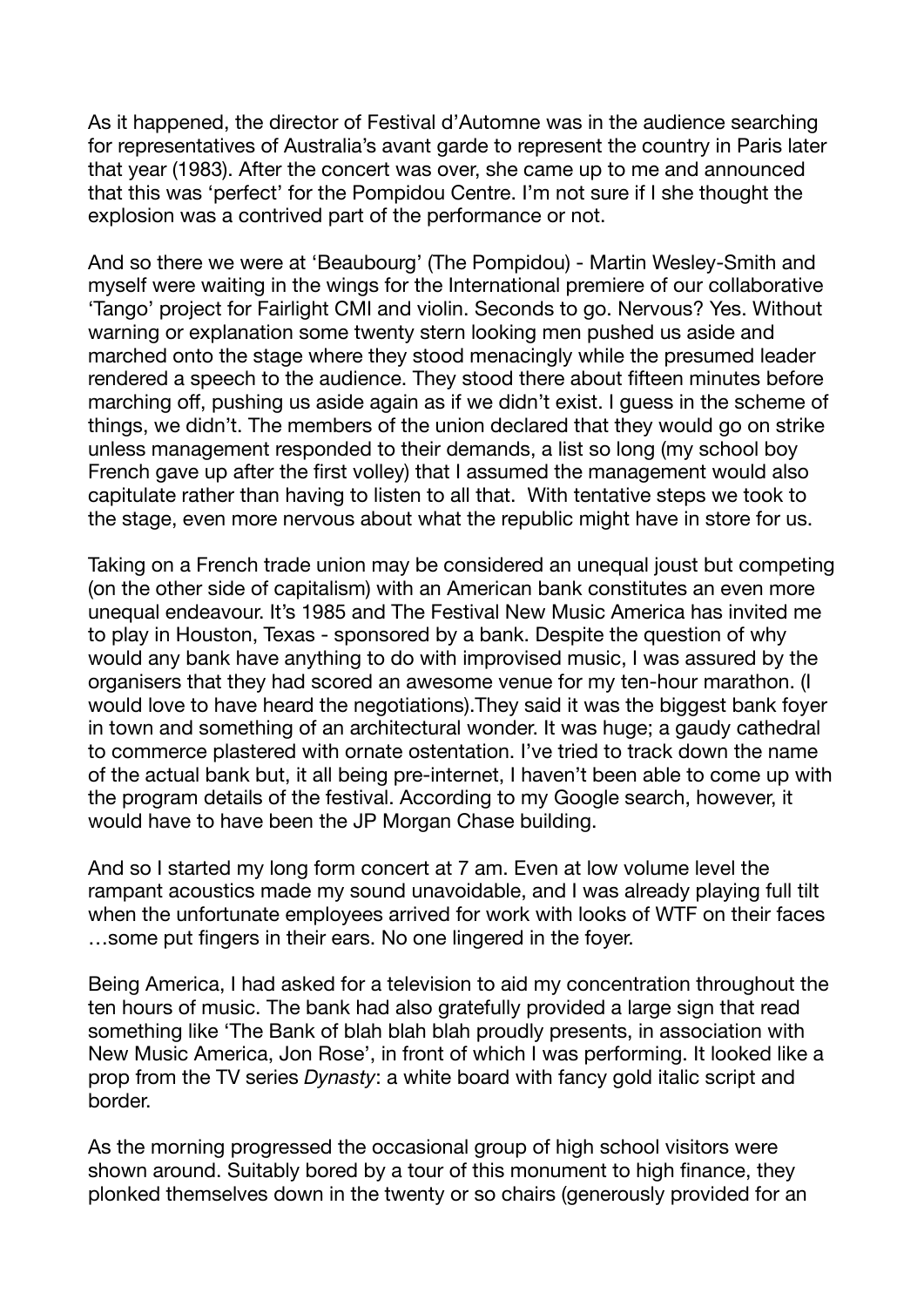unsuspecting audience) and immediately honed in on the TV show. Although my job was to provide an alternative sound track to the life of an everyday domestic television set, they took no interest in my activity and were soon yanked off by their teacher to an explanatory talk on capitalism at the far side of the space half a football pitch away. Not much else happened, although I did sense the odd sniff of hostility if anyone walked by.

I stopped for a 'bathroom' break at high noon. On returning I saw that the large sign advertising my presence had disappeared. I returned to the task at hand and noticed someone actually was watching, maybe listening. The man from the *Houston Chronicle* put it like this:

*'During the lunch hour, Jon Rose of Sydney, Australia, was about midway through his 10 hour marathon 'Don't Even Think About Moving'. While watching Petticoat Junction on TV, he was wearing sunglasses and playing a black violin. He paused to think every few minutes. Themes from The Godfather and Love Story, played with cracked wit, were wound into difficult Bartokian passages. Vivaldi or a folk tune would snake into the piece. Perhaps Rose was commenting on TV as the unending backdrop of life? What if we were required to react to Television for 10 straight hours, could any of us provide the running commentary? Then The Rifleman came on.'* 

At around 3pm, I happened to turn my head to discover that the sign was back, some hasty brush work had removed all reference to the sponsorship of the bank; the plain white board now read "Jon Rose - Australia". The lines of any responsibility had been cut.

I have been lucky enough to tour China twice (1994, 1998) when the People's Republic was on the cusp of returning to great power status. Most of the traditional Hutong in Beijing were being buried by brand new skyscrapers; the authorities had just built the sixth ring road, a seventh coming soon; the air in November was a choking dismal smog. Despite the Tiananmen Square massacre in 1989, the 1990s were a period of comparative openness. Censorship determined that all visiting musicians must present their song lyrics for control (not a problem for improvising musicians), but even Chinese pop stars could have some fun at the expense of the secret police. I was told that at one large concert the singer in question asked the crowd to join in with the chorus, he then asked the secret police to sing along by themselves in the next chorus (which they embarrassingly did). The hundreds of police were easily identifiable: they were all wearing the same identical Hawaiian T-shirts as their plain clothes disguise! This humorous scenario is hard to imagine under the current total surveillance police state of Xi Jinping.

Shenzhen (the Chinese entrepreneurial hub net to Hong Kong) in the 1990s had a special status and regular Chinese citizens were not allowed in without a permit. It's hard to figure out who actually invited us to play there or who bribed whom for the pleasure, but there I found myself about to play solo in front of several